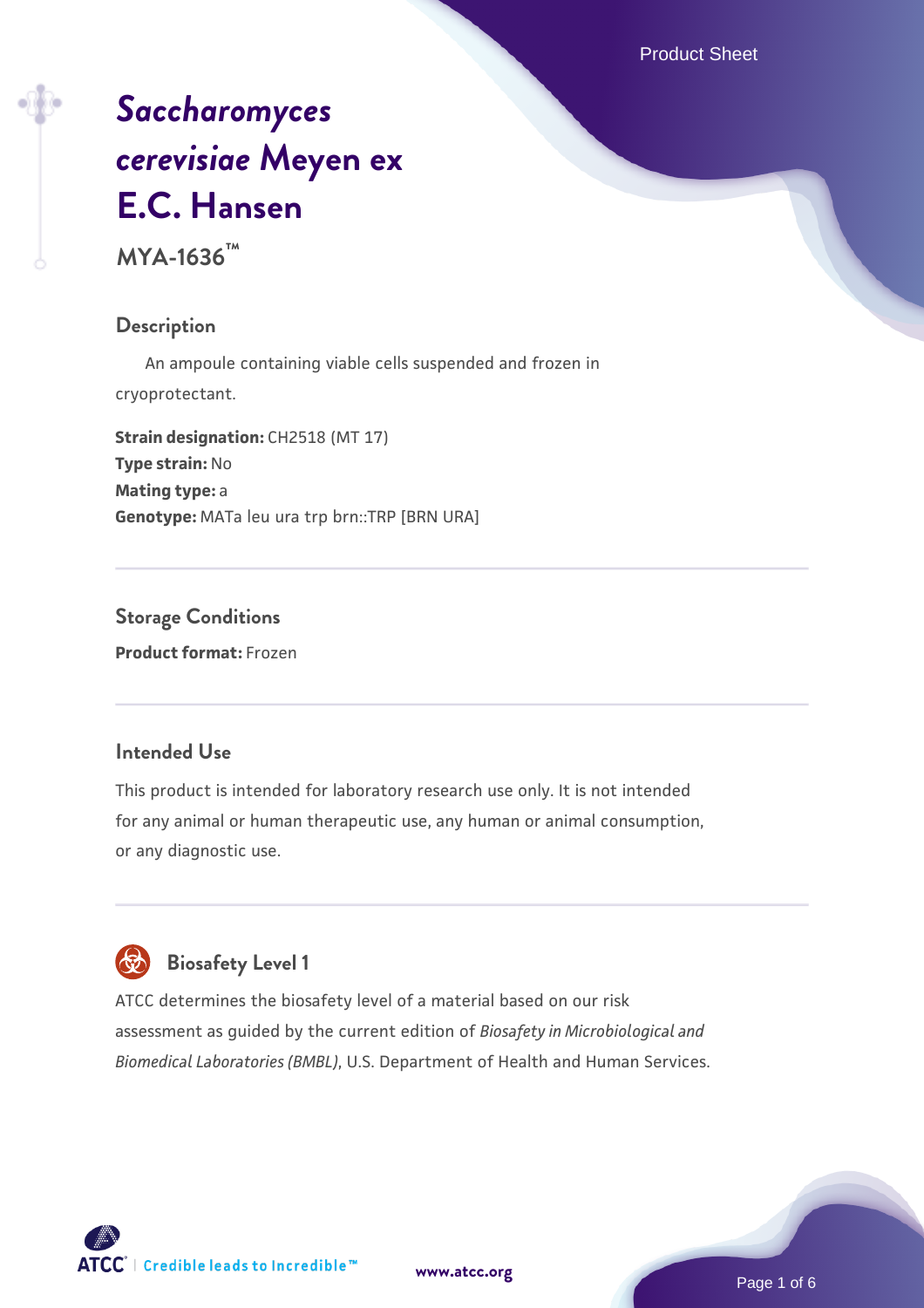# **[Saccharomyces cerevisiae](https://www.atcc.org/products/mya-1636)** [Meyen ex E.C. Hansen](https://www.atcc.org/products/mya-1636) **MYA-1636**

It is your responsibility to understand the hazards associated with the material per your organization's policies and procedures as well as any other applicable regulations as enforced by your local or national agencies.

ATCC highly recommends that appropriate personal protective equipment is always used when handling vials. For cultures that require storage in liquid nitrogen, it is important to note that some vials may leak when submersed in liquid nitrogen and will slowly fill with liquid nitrogen. Upon thawing, the conversion of the liquid nitrogen back to its gas phase may result in the vial exploding or blowing off its cap with dangerous force creating flying debris. Unless necessary, ATCC recommends that these cultures be stored in the vapor phase of liquid nitrogen rather than submersed in liquid nitrogen.

# **Certificate of Analysis**

For batch-specific test results, refer to the applicable certificate of analysis that can be found at www.atcc.org.

# **Growth Conditions**

**Medium:**  [ATCC Medium 1245: YEPD](https://www.atcc.org/-/media/product-assets/documents/microbial-media-formulations/1/2/4/5/atcc-medium-1245.pdf?rev=705ca55d1b6f490a808a965d5c072196) **Temperature:** 25°C

# **Handling Procedures**

**Frozen ampoules** packed in dry ice should either be thawed immediately or stored in liquid nitrogen. If liquid nitrogen storage facilities are not available,

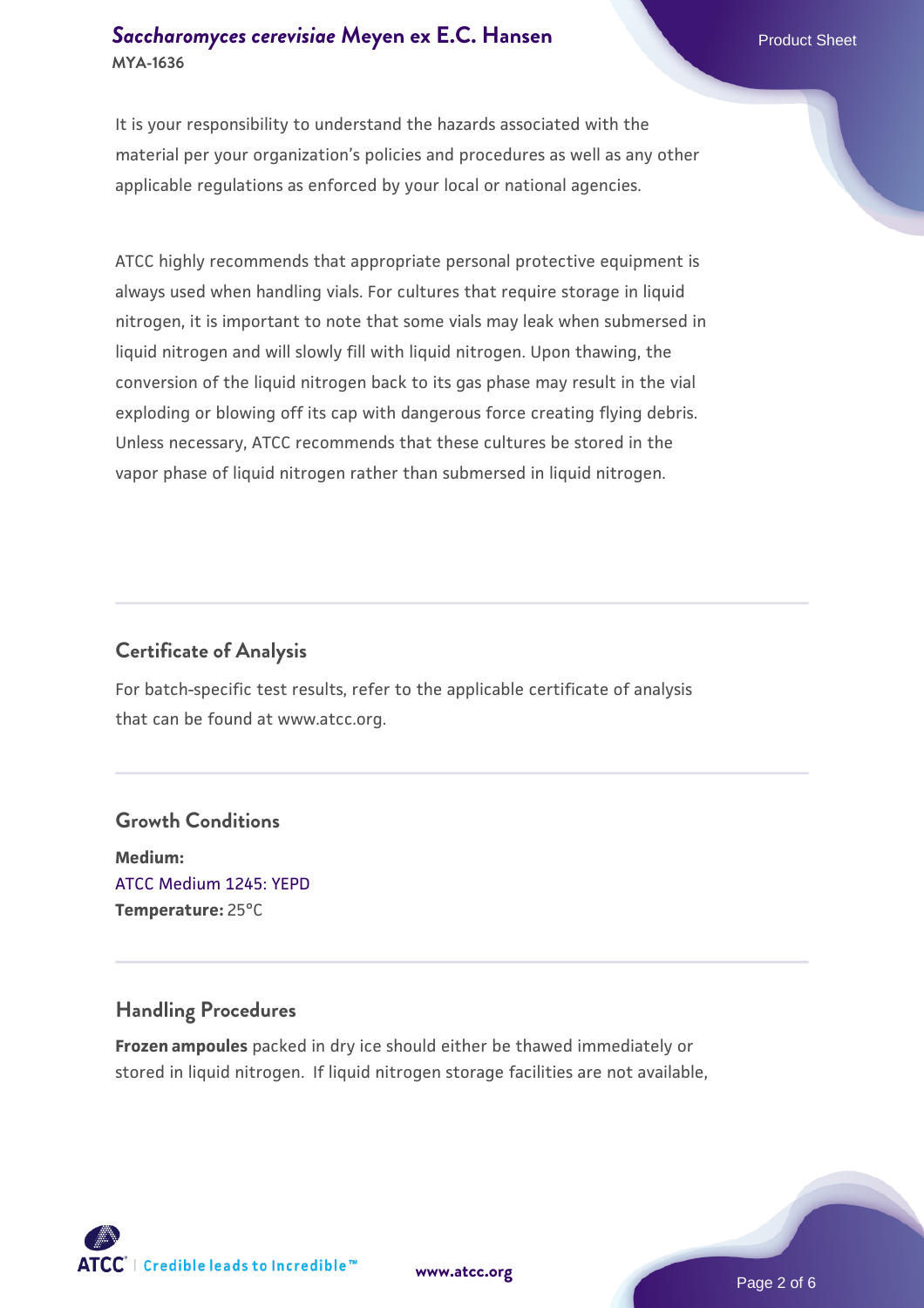# **[Saccharomyces cerevisiae](https://www.atcc.org/products/mya-1636)** [Meyen ex E.C. Hansen](https://www.atcc.org/products/mya-1636) **MYA-1636**

frozen ampoules may be stored at or below -70°C for approximately one week. **Do not under any circumstance store frozen ampoules at refrigerator freezer temperatures (generally -20°C).** Storage of frozen material at this temperature will result in the death of the culture.

1. To thaw a frozen ampoule, place in a **2530 °C** water bath, until just thawed (**approximately 5 minutes**). Immerse the ampoule just sufficient to cover the frozen material. Do not agitate the ampoule.

2. Immediately after thawing, wipe down ampoule with 70% ethanol and aseptically transfer 10 microliter (or any amount desired up to all) of the content onto a plate or broth with medium recommended.

3. Incubate the inoculum/strain at the temperature and conditions recommended.

4. Inspect for growth of the inoculum/strain regularly. The sign of viability is noticeable typically after 1-2 days of incubation. However, the time necessary for significant growth will vary from strain to strain.

#### **Notes**

No special notes.

Additional, updated information on this product may be available on the ATCC web site at www.atcc.org.

# **Material Citation**

If use of this material results in a scientific publication, please cite the material in the following manner: *Saccharomyces cerevisiae* Meyen ex E.C. Hansen (ATCC MYA-1636)

#### **References**



Page 3 of 6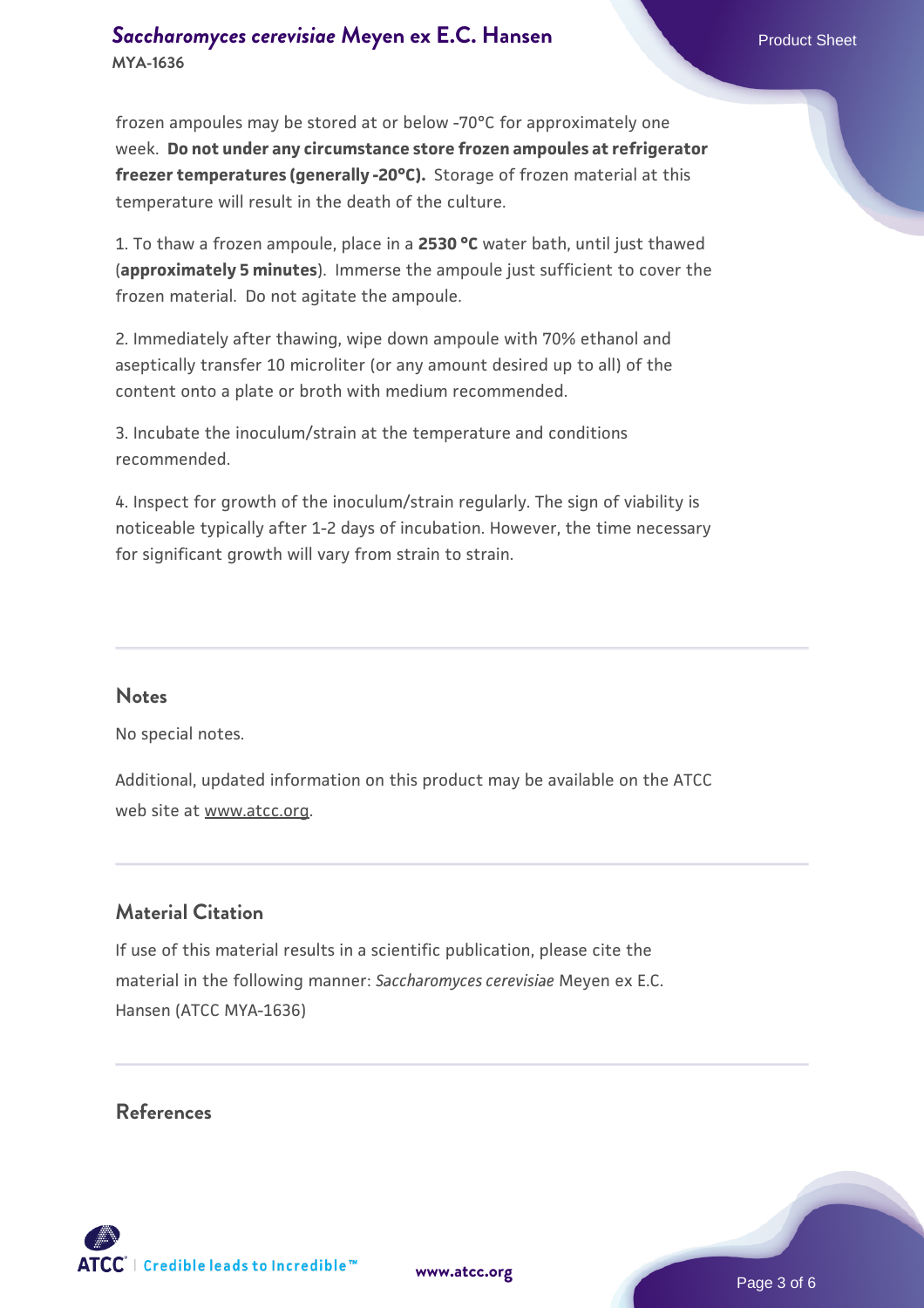# **[Saccharomyces cerevisiae](https://www.atcc.org/products/mya-1636)** [Meyen ex E.C. Hansen](https://www.atcc.org/products/mya-1636) **MYA-1636**

References and other information relating to this material are available at www.atcc.org.

#### **Warranty**

The product is provided 'AS IS' and the viability of ATCC® products is warranted for 30 days from the date of shipment, provided that the customer has stored and handled the product according to the information included on the product information sheet, website, and Certificate of Analysis. For living cultures, ATCC lists the media formulation and reagents that have been found to be effective for the product. While other unspecified media and reagents may also produce satisfactory results, a change in the ATCC and/or depositor-recommended protocols may affect the recovery, growth, and/or function of the product. If an alternative medium formulation or reagent is used, the ATCC warranty for viability is no longer valid. Except as expressly set forth herein, no other warranties of any kind are provided, express or implied, including, but not limited to, any implied warranties of merchantability, fitness for a particular purpose, manufacture according to cGMP standards, typicality, safety, accuracy, and/or noninfringement.

## **Disclaimers**

This product is intended for laboratory research use only. It is not intended for any animal or human therapeutic use, any human or animal consumption, or any diagnostic use. Any proposed commercial use is prohibited without a license from ATCC.

While ATCC uses reasonable efforts to include accurate and up-to-date information on this product sheet, ATCC makes no warranties or representations as to its accuracy. Citations from scientific literature and patents are provided for informational purposes only. ATCC does not warrant



**[www.atcc.org](http://www.atcc.org)**

Page 4 of 6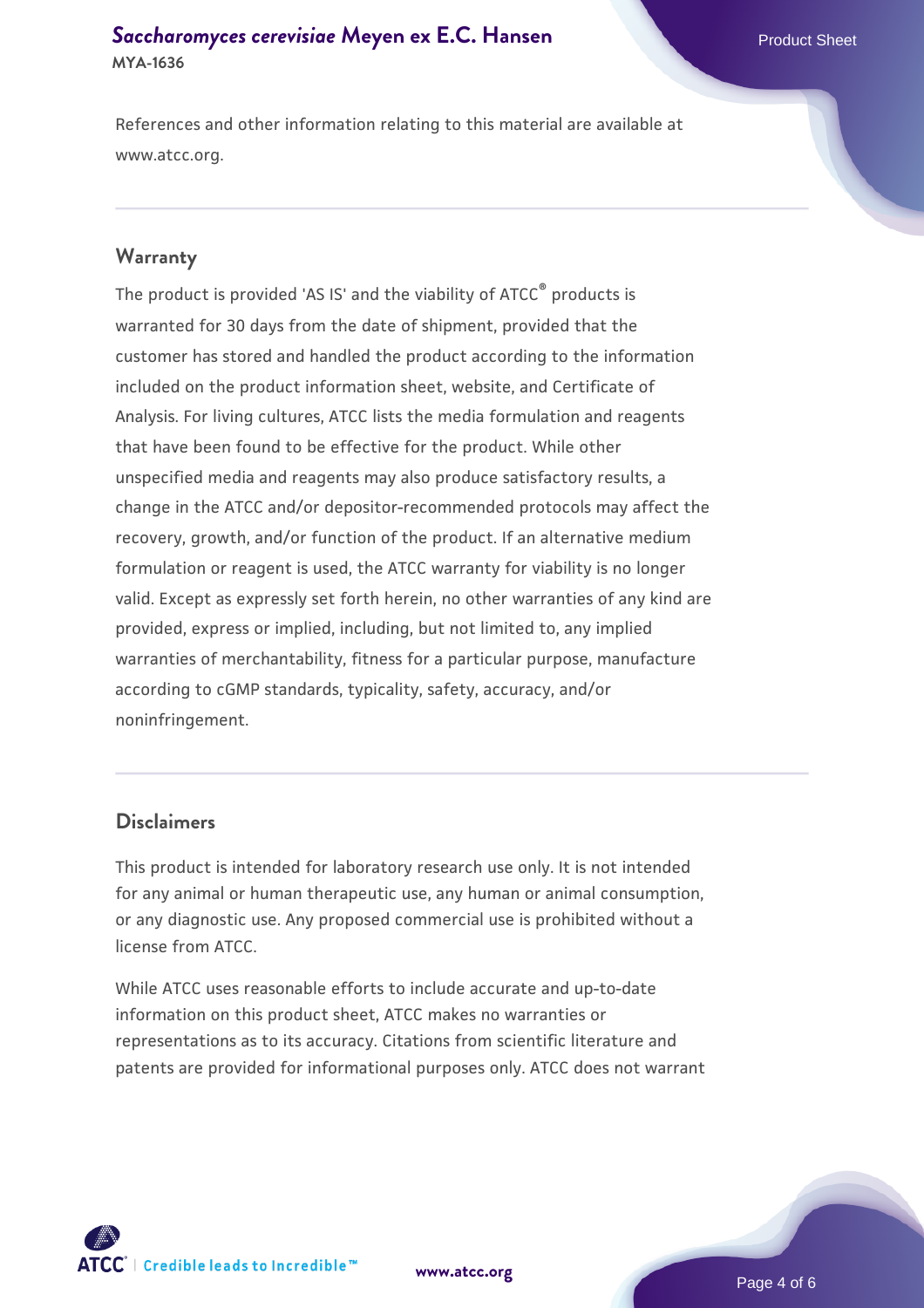that such information has been confirmed to be accurate or complete and the customer bears the sole responsibility of confirming the accuracy and completeness of any such information.

This product is sent on the condition that the customer is responsible for and assumes all risk and responsibility in connection with the receipt, handling, storage, disposal, and use of the ATCC product including without limitation taking all appropriate safety and handling precautions to minimize health or environmental risk. As a condition of receiving the material, the customer agrees that any activity undertaken with the ATCC product and any progeny or modifications will be conducted in compliance with all applicable laws, regulations, and guidelines. This product is provided 'AS IS' with no representations or warranties whatsoever except as expressly set forth herein and in no event shall ATCC, its parents, subsidiaries, directors, officers, agents, employees, assigns, successors, and affiliates be liable for indirect, special, incidental, or consequential damages of any kind in connection with or arising out of the customer's use of the product. While reasonable effort is made to ensure authenticity and reliability of materials on deposit, ATCC is not liable for damages arising from the misidentification or misrepresentation of such materials.

Please see the material transfer agreement (MTA) for further details regarding the use of this product. The MTA is available at www.atcc.org.

# **Copyright and Trademark Information**

© ATCC 2021. All rights reserved. ATCC is a registered trademark of the American Type Culture Collection.

# **Revision**

This information on this document was last updated on 2021-05-20

# **Contact Information**



**[www.atcc.org](http://www.atcc.org)**